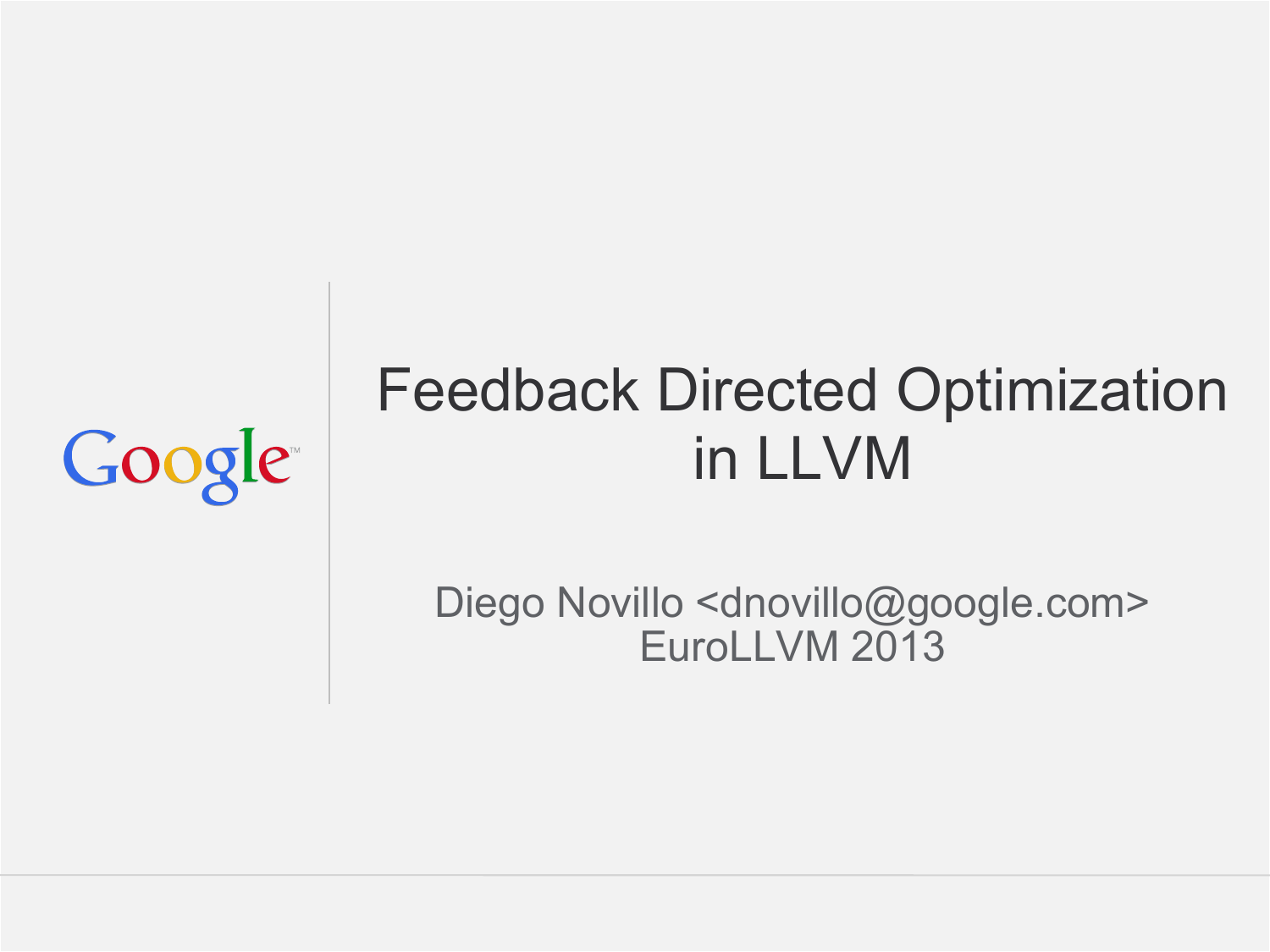### Feedback Directed Optimization

- Core enabler for peak performance at Google (7-10%)
- Cross-module optimization on top of FDO provides 10-30% (LIPO)
- Traditionally, FDO builds require three steps:
	- Instrumentation build
	- Profiling run
	- Optimization build
- Most benefits from FDO seen in
	- Inlining (particularly cross-module inlining)
	- Code layout
	- Register allocation
- FDO usability is poor
	- Build model is complex
	- Increased build times
	- Representative data sets are frequently hard to produce
	- Google's build environment mitigates some of this difficulty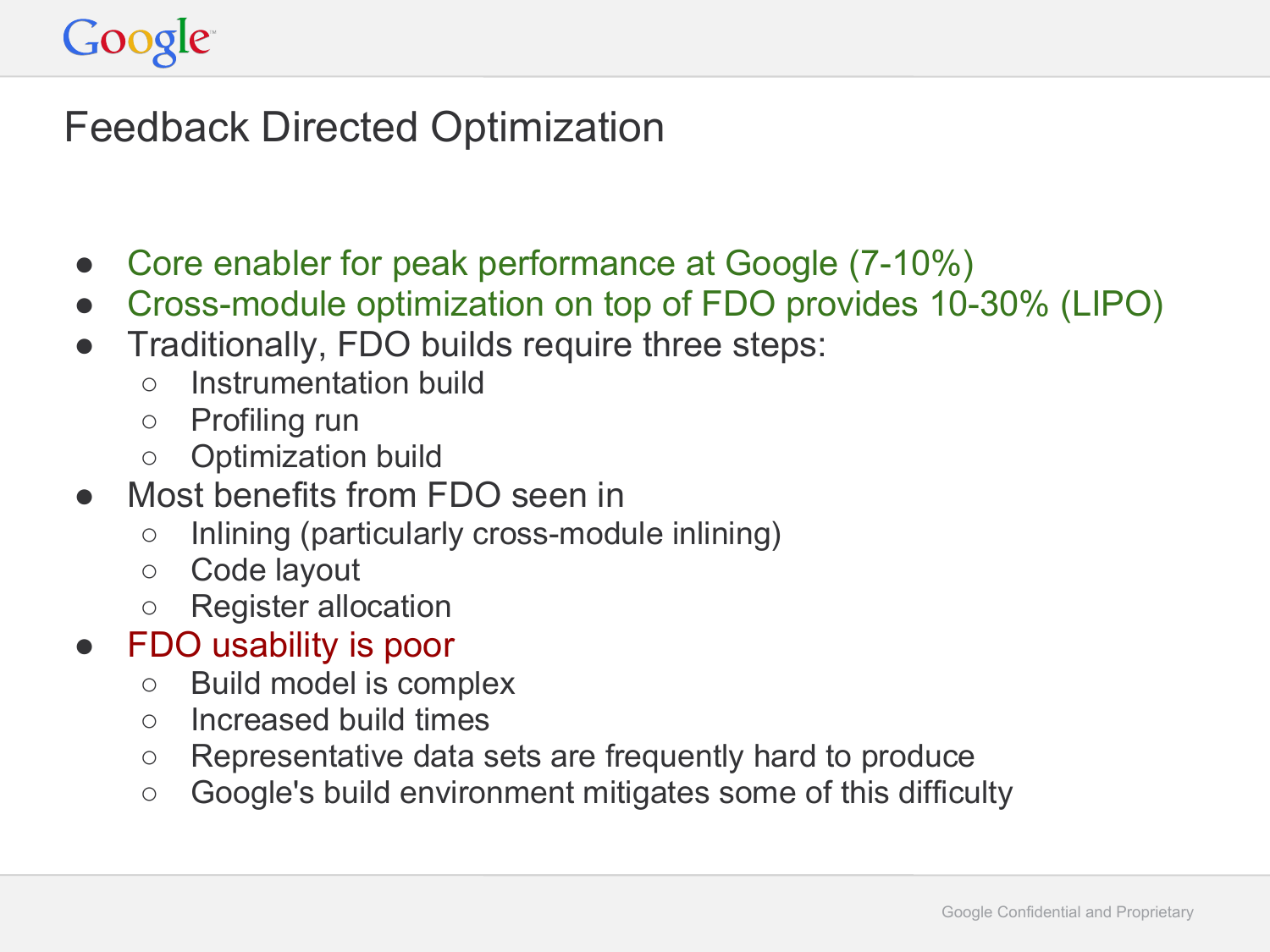## Google

### Design Principles

- Strive for simplified use model Auto FDO
	- Ideally, no training runs
		- Requires external profile source
		- Use training runs at first
	- No instrumentation
		- Sample-based plus debug information for location information
		- Tolerate lossy/inaccurate profile data
	- Profile data converted to compiler digestable form
- Allow different sources of profile data
	- Leverage existing external tools
- Enable instrumentation, if needed
	- Peak performance may not be achievable, otherwise